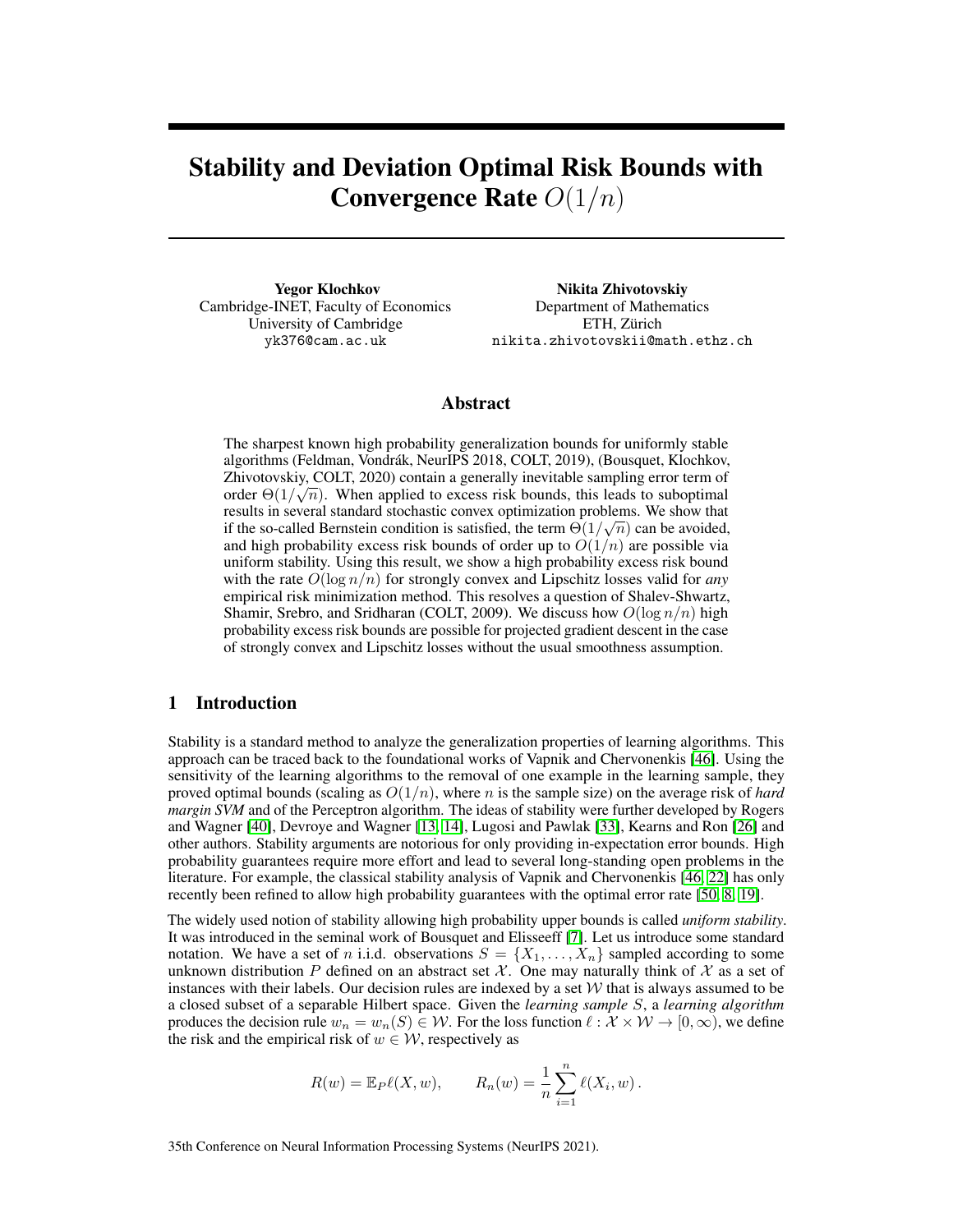Following [\[7\]](#page-10-5), an algorithm  $w_n$  (we always use the word *algorithm* both for the mapping and for the decision rule) is uniformly  $\gamma$ -stable, if for any  $x, x', x_1, \ldots, x_n \in \mathcal{X}$  and  $i = 1, \ldots, n$ , it holds that

$$
|\ell(x, w_n(x_1,...,x_n)) - \ell(x, w_n(x_1,...,x_{i-1},x',x_{i+1},...,x_n))| \leq \gamma.
$$

The paper of Hardt, Recht, and Singer [\[20\]](#page-10-6) on the stability of gradient descent methods has generated a wave of interest in this direction. Recent works use various notions of stability in their analysis: some authors are motivated by the analysis of gradient descent algorithms [\[32,](#page-11-5) [30,](#page-11-6) [16,](#page-10-7) [5\]](#page-10-8), while others use the notion of average stability to obtain the in-expectation  $O(1/n)$  rate for regularized regression [\[29,](#page-11-7) [18,](#page-10-9) [47\]](#page-11-8) and some more specific *improper* learning procedures [\[37,](#page-11-9) [38\]](#page-11-10). One of the key open questions left in [\[20\]](#page-10-6) is related to the lack of high probability generalization bounds. Their question inspired a line of research focused on getting the sharpest possible generalization bounds for uniformly stable algorithms. Based on the recent progress by Feldman and Vondrák [\[16,](#page-10-7) [17\]](#page-10-10), the sharpest known high probability bound for uniformly stable algorithms was shown by Bousquet, Klochkov and Zhivotovskiy [\[9\]](#page-10-11). Their result states that for a  $\gamma$ -uniformly stable algorithm  $w_n$  if the loss  $\ell(\cdot, \cdot)$  is bounded by M, then for any  $\delta \in (0, 1)$ , with probability at least  $1 - \delta$ , it holds that

$$
R(w_n) - R_n(w_n) \lesssim \underbrace{\gamma \log n \log \left(\frac{1}{\delta}\right)}_{\text{stability error}} + \underbrace{M \sqrt{\frac{1}{n} \log \left(\frac{1}{\delta}\right)}}_{\text{sampling error}}.
$$
 (1)

One problem inherent to *all* high probability generalization bounds is that they are insensitive to One problem inherent to *all* high probability generalization bounds is that they are insensitive to the stability parameter  $\gamma$  being smaller than  $M/\sqrt{n}$ . That is, in this favorable case the *sampling error* term scaling as  $O(1/\sqrt{n})$  controls the generalization error. The situation where  $\gamma$  is smaller *error* term scaling as  $O(1/\sqrt{n})$  controls the generalization error. The situation where  $\gamma$  is smaller than  $M/\sqrt{n}$  happens in the literature on stochastic convex optimization where the strongly convex objectives are frequently considered [\[42,](#page-11-11) [43,](#page-11-12) [39,](#page-11-13) [21\]](#page-10-12). Unfortunately, there is no generic way to remove the  $O(1/\sqrt{n})$  term in [\(1\)](#page-1-0). It appears even for the algorithms that always output the same decision rule (0-uniform stability). The problem is that generalization bounds compare the finite-sample risk  $R_n$  with its non-empirical counterpart, namely, the population risk R.

A frequently used alternative to generalization bounds, which avoids the sampling error, are the *excess risk* bounds. That is, we are interested in upper bounding

<span id="page-1-0"></span>
$$
R(w_n) - \inf_{w \in \mathcal{W}} R(w).
$$

Via a standard decomposition, the generalization bounds of the form [\(1\)](#page-1-0) can be translated into the excess risk bounds for the empirical risk minimization algorithm (ERM). However, in this case the sampling error  $O(1/\sqrt{n})$  is propagated in the excess risk bound leading to suboptimal results in the cases where we expect the  $O(1/n)$  rate of convergence. Thus, we are focusing on the following question:

#### *Can uniform stability provide high probability excess risk bounds with the rate (up to)*  $O(1/n)$ ?

The main result of this paper answers this question positively and provides the first high probability bound based on uniform stability allowing the  $O(\log n/n)$  rate of convergence. Similar questions appeared earlier in the literature on stochastic convex optimization, where optimal in-expectation results usually follow from stability. In particular, Shalev-Shwartz, Shamir, Srebro, and Sridharan asked in their pathbreaking paper [\[42\]](#page-11-11) if a high probability excess risk bound for strongly convex and Lipschitz losses with the rate  $O(1/n)$  is possible. As a corollary of our main result, we resolve their question by getting an almost optimal high probability bound with the rate  $O(\log n/n)$ .

#### 1.1 Main results

It is well known that the  $O(1/n)$  rate of convergence for the excess risk cannot be achieved for free. So we need to introduce an additional assumption. We consider the following generalization of the so-called *Bernstein condition* allowing multiple global risk minimizers. The version below is originally due to Koltchinskii [\[27\]](#page-11-14).

<span id="page-1-1"></span>**Assumption 1.1** (Generalized Bernstein condition). Assume that  $W^* = \text{Argmin}_{w \in \mathcal{W}} R(w)$  is a set *of risk minimizers in a closed set* W*. We say that* W *together with the measure* P *and the loss* ` *satisfy the generalized Bernstein assumption if for some*  $B > 0$  *for any*  $w \in \mathcal{W}$ *, there is*  $w^* \in \mathcal{W}^*$ *such that*

$$
\mathbb{E}(\ell(w, Z) - \ell(w^*, Z))^2 \le B(R(w) - R(w^*)).
$$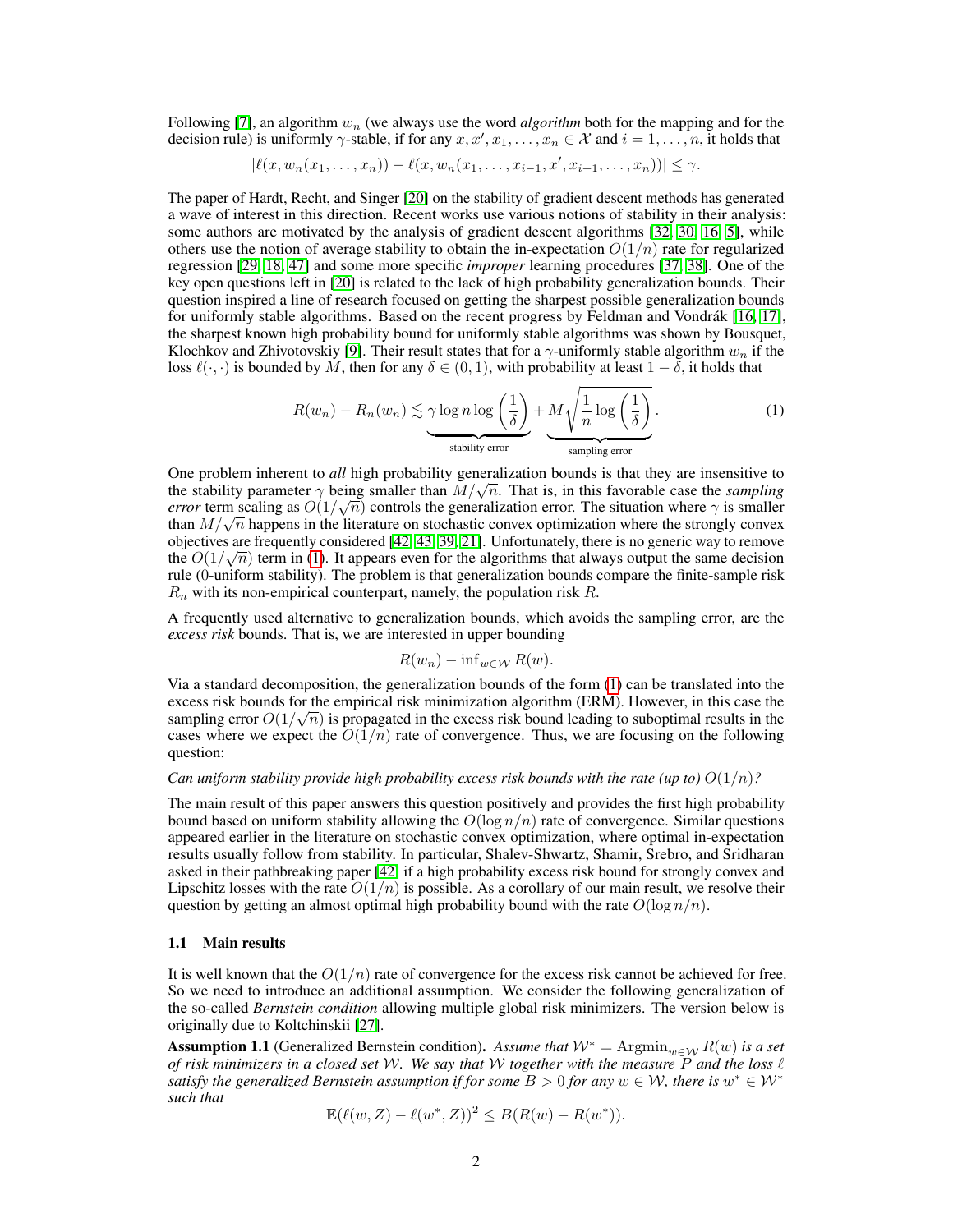Observe that the Bernstein assumption is independent of a specific learning algorithm. It is also not too restrictive and often accompanies uniform stability. In Section [2.1,](#page-3-0) we provide some examples and a detailed discussion.

Suppose that we are given a uniformly stable algorithm  $w<sub>n</sub>$  that attempts to minimize the empirical loss  $R_n$ . We denote the *optimization error* of such an algorithm by

$$
\Delta_{\text{opt}} = R_n(w_n) - \inf_{w \in \mathcal{W}} R_n(w).
$$

In particular, for ERM, we have  $\Delta_{opt} = 0$ . The following theorem is our first main result.

<span id="page-2-0"></span>**Theorem [1.1](#page-1-1).** Assume that the loss  $\ell(\cdot, \cdot)$  is bounded by M. Suppose also that Assumption 1.1 is *satisfied with the parameter* B*. Let* w<sup>n</sup> *be a* γ*-stable algorithm that has the optimization error*  $\Delta_{\text{opt}}$ *. There is an absolute constant*  $c > 0$  *such that the following holds. Fix any*  $\eta > 0$ *. Then, with probability at least*  $1 - \delta$ *, it holds that* 

$$
R(w_n) - \inf_{w \in \mathcal{W}} R(w) \le \Delta_{\text{opt}} + \eta \mathbb{E}\Delta_{\text{opt}} + c(1 + 1/\eta) \left(\gamma \log n + \frac{M+B}{n}\right) \log\left(\frac{1}{\delta}\right)
$$

.

Our main application of this bound is an almost optimal high probability bound for ERM with strongly convex and Lipschitz losses. See Section [2.2](#page-4-0) and Proposition [2.1](#page-4-1) for more detail. Observe that the bound of Theorem [1.1](#page-2-0) contains the term corresponding to the expected optimization error  $E\Delta_{\text{opt}}$ , where the expectation is taken with respect to the learning sample. This does not pose a problem in applications known to us. In particular, Theorem [1.1](#page-2-0) implies that if our uniformly stable algorithm is ERM in W, then  $\Delta_{opt} = 0$  and, with probability at least  $1 - \delta$ ,

$$
R(w_n) - \inf_{w \in \mathcal{W}} R(w) \le c \left( \gamma \log n + \frac{M+B}{n} \right) \log \left( \frac{1}{\delta} \right).
$$

Our second main result complements the generalization bound [\(1\)](#page-1-0) and provides the *variance-type* √ bound, allowing us to completely remove the term  $O(1/\sqrt{n})$  in [\(1\)](#page-1-0) whenever the empirical error  $R_n(w_n)$  is small.

<span id="page-2-1"></span>**Theorem 1.2.** *There is an absolute constant*  $c > 0$  *such that the following holds. Let*  $w_n$  *be a*  $\gamma$ -stable algorithm and assume that the loss  $\ell(\cdot, \cdot)$  is bounded by M. Fix any  $\eta > 0$ . Then, with *probability at least*  $1 - \delta$ *, it holds that* 

$$
R(w_n) \le (1+\eta)R_n(w_n) + c(1+1/\eta)\left(\gamma\log n + \frac{M}{n}\right)\log\left(\frac{1}{\delta}\right).
$$

This result has a clear motivation: in modern practice, learning algorithms achieve a small or even zero empirical error on the learning sample, and the analysis should take this into account. Note that there are several recent variance-type stability bounds in the literature [\[32,](#page-11-5) [36\]](#page-11-15) but under significantly stronger assumptions. In particular, in these papers, the loss is a generalized linear function, whereas we are working in the canonical framework of Bousquet and Elisseeff [\[7\]](#page-10-5). It is also important to note that in some examples, a small empirical error may lead to worse stability: this is called the *fitting-stability tradeoff* in the textbook [\[41\]](#page-11-16). For instance, in ridge regression, regularization improves stability but at the same time leads to an increased empirical error. And vice versa, by removing regularization, we may fit the data but lose stability.

**Additional notation.** For any two functions (or random variables) f, g the symbol  $f \lesssim g$  means that there is an absolute constant c such that  $f \le cg$  on the entire domain. The gradient and subgradient of function f at point  $x_0$  are denoted by  $\nabla f(x_0) = \nabla_x f(x_0)$  and  $\partial f(x_0) = \partial_x f(x_0)$ , respectively. The notation  $\langle \cdot, \cdot \rangle$  stands for the inner product and by writing log x, we conventionally mean max $\{\log x, 1\}.$ 

## 2 Stochastic convex optimization with strongly convex losses

Stochastic convex optimization is a classical setup in which one minimizes a convex function f based on some values or gradients at a given sequence of points. The most common setting is where at each round, the learner gets information on  $f$  through a stochastic gradient oracle (see [\[39\]](#page-11-13) and references therein). Another related setup that allows us to analyze generalization is when we observe the values of the losses  $\ell(w, X_i)$  for an i.i.d. sample  $X_1, \ldots, X_n$ . Arguably the most well-studied case is when the following properties of the loss hold for any  $x \in \mathcal{X}$ :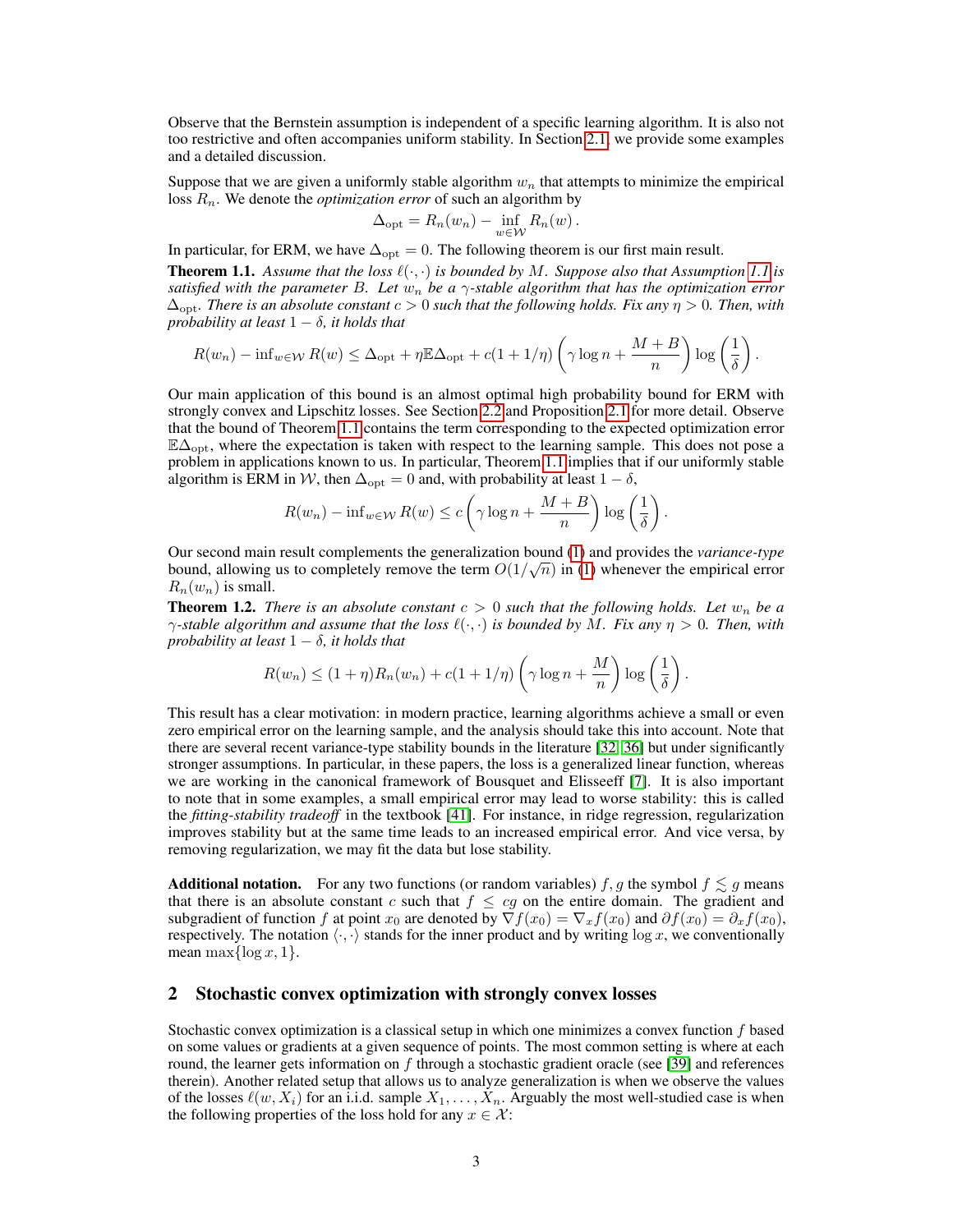• The loss  $\ell(x, \cdot)$  is  $\lambda$ -strongly convex. That is, for any  $w_1, w_2 \in \mathcal{W}, q \in \partial_w \ell(x, w_2)$ ,

$$
\ell(x, w_1) - \ell(x, w_2) \ge \langle g, w_1 - w_2 \rangle + (\lambda/2) \|w_1 - w_2\|^2.
$$

• The loss  $\ell(x, \cdot)$  is L-Lipschitz. That is, for any  $x \in \mathcal{X}$  and any  $w_1, w_2 \in \mathcal{W}$ ,

$$
|\ell(x, w_1) - \ell(x, w_2)| \le L \|w_1 - w_2\|.
$$

These assumptions on the loss are standard in the literature and have been studied in, e.g., [\[23,](#page-10-13) [24,](#page-10-14) [44,](#page-11-17) [42,](#page-11-11) [48,](#page-11-18) [49\]](#page-11-19) as well as in the recent work on stability of gradient descent methods [\[20\]](#page-10-6). One can reasonably argue that both assumptions are rather restrictive (see the discussions in [\[44,](#page-11-17) [2\]](#page-10-15)). Despite that, these assumptions are fundamental to the machine learning community and provide a clear illustration of our excess risk bounds.

In this setup, given a convex and closed set  $W$ , we want to analyze the ERM strategy (also referred to as Sample Average Approximation (SAA)). That is, we are aiming to provide a high probability upper bound on the excess risk

$$
R(\widehat{w}) - \inf_{w \in \mathcal{W}} R(w), \quad \text{where} \quad \widehat{w} = \operatorname{argmin}_{w \in \mathcal{W}} R_n(w).
$$

The question of deviation optimal bounds in a closely related setup was recently revived by Harvey, Liaw, Plan, and Randhawa [\[21\]](#page-10-12). They proved a generalization of Freedman's inequality for martingale differences to show high probability guarantees for stochastic gradient descent, resolving several open questions. In our case, high probability excess risk bounds are known for some specific algorithms but follow from the regret bounds in the online setting combined with martingale-based online to batch conversion techniques [\[24\]](#page-10-14) (see also [\[42,](#page-11-11) Section 2.2]). Despite numerous attempts [\[44,](#page-11-17) [43,](#page-11-12) [32,](#page-11-5) [48,](#page-11-18) [49\]](#page-11-19), the question of whether dimension-free high probability bounds are achievable by *any* algorithm minimizing the empirical error remained open.

On the technical side, since ERM cannot be seen as a result of an online to batch conversion<sup>[1](#page-3-1)</sup>, the existing martingale-based techniques cannot be directly exploited. More importantly, uniform convergence, which is a standard tool for obtaining high probability bounds for ERM, fails in our case. This follows from an example in [\[43,](#page-11-12) Section 4.1 and page 2646] (see also [\[15\]](#page-10-16)). One may wonder if a more precise localized analysis [\[34,](#page-11-20) [27,](#page-11-14) [3\]](#page-10-17) should help in our setup. This is also not the case, since according to [\[42,](#page-11-11) Section 5.3] there is no uniform convergence for an arbitrary localization radius. Fortunately, our stability-based method proves the desired upper bound.

## <span id="page-3-0"></span>2.1 Verifying the Bernstein assumption

When applying Theorem [1.1,](#page-2-0) we first need to check that the Bernstein assumption holds. Let us discuss this assumption in more detail. Assumption [1.1](#page-1-1) appears first in a similar generality in the work of Massart [\[34\]](#page-11-20) and under the name *Bernstein class assumption* in [\[4\]](#page-10-18). This assumption is used √ as one of the components for proving the rates of convergence faster than  $O(1/\sqrt{n})$  (see the textbook [\[28\]](#page-11-21)). The Bernstein assumption is usually implied by the convexity of the underlying class and the convexity of the loss function. We refer to [\[45\]](#page-11-22) for an extensive survey on related results.

For our purposes, we verify Assumption [1.1](#page-1-1) for strongly convex and Lipschitz losses. The following result is well-understood and appears (usually implicitly) in the literature. In our case, there is a unique risk minimizer  $w^* \in \mathcal{W}$ ; that is,  $w^* = \operatorname{argmin}_{w \in \mathcal{W}} R(w)$ . From one perspective, the Lipschitz property implies for any  $w \in \mathcal{W}$ ,

$$
\mathbb{E}(\ell(w, X) - \ell(w^*, X))^2 \le L^2 \|w - w^*\|^2.
$$

From another perspective, since the loss is  $\gamma$ -strongly convex and  $w^*$  minimizes the risk in the convex set  $W$ , we have

$$
R(w) - R(w^*) \ge (\lambda/2) \|w - w^*\|^2.
$$

Comparing the two inequalities, we have

$$
\mathbb{E}(\ell(w, X) - \ell(w^*, X))^2 \le L^2 \|w - w^*\|^2 \le (2L^2/\lambda)(R(w) - R(w^*)).\tag{2}
$$

<span id="page-3-1"></span><sup>&</sup>lt;sup>1</sup>The result in the textbook [\[11,](#page-10-19) Theorem 3.1] shows that the follow-the-leader strategy (an adaptation of ERM in the online setup) achieves the regret  $4L^2(1 + \log n)/\lambda$  after *n* rounds. However, after the online to batch conversion [\[24\]](#page-10-14), we only get a high probability bound for an average of  $n$  empirical risk minimizers.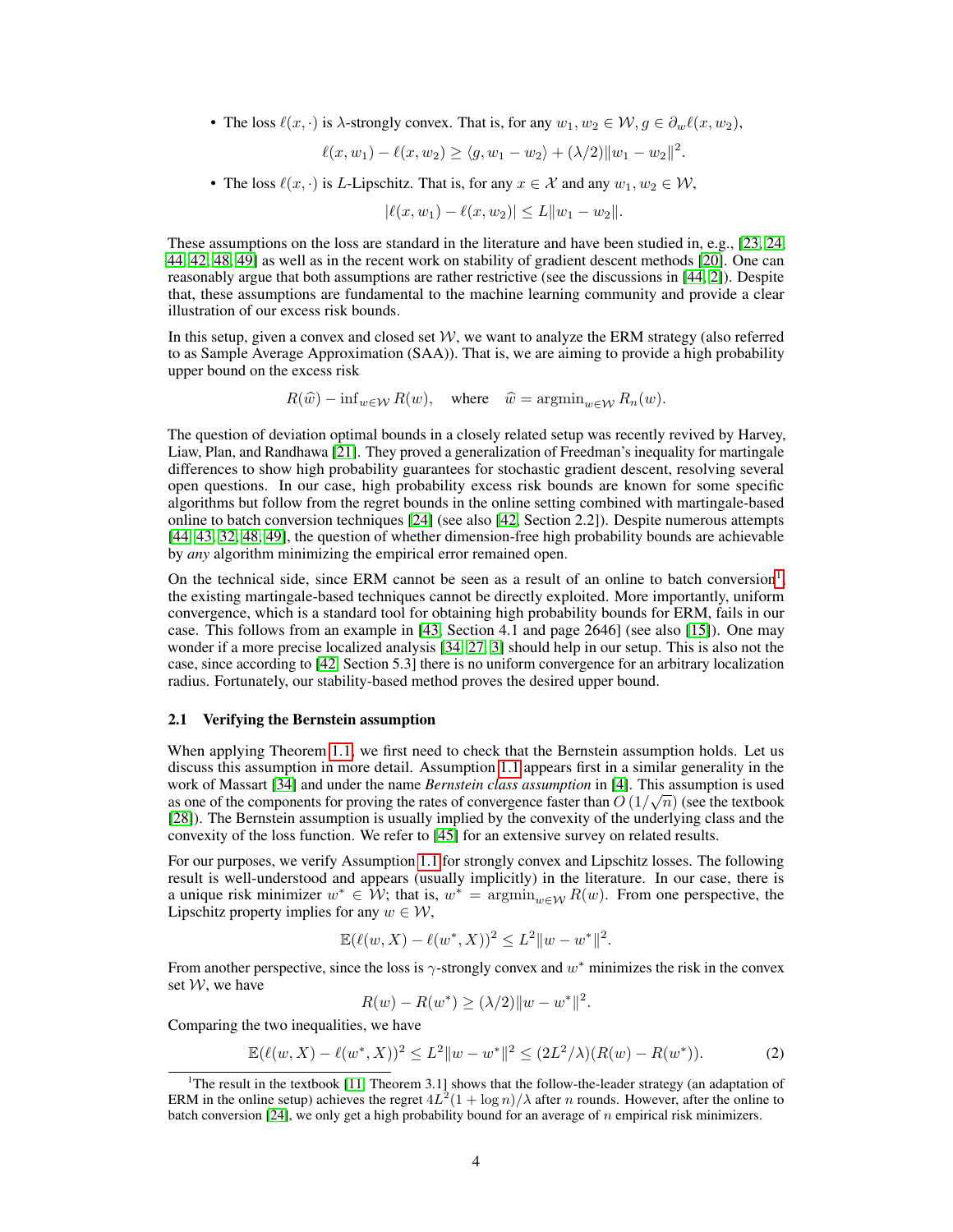This implies that  $\lambda$ -strongly convex and L-Lipschitz losses satisfy Assumption [1.1](#page-1-1) with  $B = 2L^2/\lambda$ .

Our version of the Bernstein condition, namely Assumption [1.1,](#page-1-1) is due to Koltchinskii [\[27,](#page-11-14) Page 2618]. The key difference from the standard Bernstein assumption is that we allow multiple minimizers but can still provide  $O(1/n)$  rates of convergence. Our motivation lies in the recent interest in relaxing the strong convexity assumption in (stochastic) optimization problems. One of such alternatives is the Polyak-Łojasiewicz condition (PL) (see [\[25\]](#page-10-20)). In this context, the work [\[31\]](#page-11-23) extends the standard Bernstein assumption to go beyond the strong convexity assumptions allowing multiple risk minimizers. Likewise, [\[12\]](#page-10-21) claims that uniform stability results hold when the strong convexity assumption on the losses is replaced by the  $(PL)$  assumption<sup>[2](#page-4-2)</sup>. Thus, our general results can potentially be useful in this direction.

## <span id="page-4-0"></span>2.2 High probability bound for almost risk minimizers

In this section, we present the main application of Theorem [1.1.](#page-2-0) In the strongly convex case, we provide a sharp high probability guarantee valid for *any* learning algorithm depending on its optimization error.

<span id="page-4-1"></span>Proposition 2.1. *Let* W *be a convex closed set. Assume that the loss function is* λ*-strongly convex and* L-Lipschitz as defined above. Let an approximate empirical minimizer  $\hat{w}$  have an optimization *error*  $\Delta_{\text{opt}}$  *bounded by deterministic*  $\Delta$  *for any learning sample. Then, with probability*  $1 - \delta$ *,* 

$$
R(\widehat{w}) - R(w^*) \lesssim \overline{\Delta} + \left(\frac{L^2}{\lambda n} + \sqrt{\frac{L^2 \overline{\Delta}}{\lambda}}\right) \log n \log \left(\frac{1}{\delta}\right).
$$

*In particular, if*  $\widehat{w}$  *is ERM in* W, then  $\overline{\Delta} = 0$  *and* 

<span id="page-4-3"></span>
$$
R(\widehat{w}) - R(w^*) \lesssim \frac{L^2}{\lambda n} \log n \log \left(\frac{1}{\delta}\right). \tag{3}
$$

The in-expectation version of [\(3\)](#page-4-3) without an additional log  $n$ -factor is well-known and attributed to the foundational papers [\[7,](#page-10-5) [42,](#page-11-11) [43\]](#page-11-12). As we mentioned, the possibility of a high probability bound with the rate  $O(1/n)$  was asked in [\[42,](#page-11-11) Discussion after Claim 6.2]. Despite the recent progress, the term  $O(1/\sqrt{n})$  is present in the sharpest known high probability bound [\[17,](#page-10-10) Corollary 4.2]. Proposition [2.1](#page-4-1) settles this question up to a logarithmic factor. We note that high-probability bounds are known for ERM in the particular case where the loss is a generalized linear function with a strongly convex penalty [\[44\]](#page-11-17). The analysis in [\[44\]](#page-11-17) is based on localized Rademacher complexities and exploits the linear structure of the loss. As we mentioned above, uniform convergence cannot help in our setup.

#### 2.3 Application to projected gradient descent without smoothness assumptions

Let us consider a simple illustration of Proposition [2.1.](#page-4-1) In what follows, we focus on the statistical rather than the computational part of the story. The method of *Projected Gradient Descent* (full-batch PGD) consists of iteration of the following update rules for  $t = 1, \ldots, T$ ,

$$
y_t = w_t - \nu_t g_t, \quad \text{where } g_t \in \partial R_n(w_t),
$$
  

$$
w_{t+1} = \Pi_{\mathcal{W}}(y_t),
$$

where T is the total number of steps,  $w_1$  is an initial approximation, and  $\Pi_W$  is the projection operator onto the convex closed set W. The choice of the number of iterations T and the step values  $\nu_t$  affects the optimization error. For instance, when the loss is  $\lambda$ -strongly convex and L-Lipschitz, choosing  $\nu_t = \frac{2}{\lambda(t+1)}$  gives the following optimization error (see [\[10,](#page-10-22) Theorem 3.9]),

$$
R_n(\overline{w}_T) - \min_{w \in \mathcal{W}} R_n(w) \le 4L^2/\lambda T,
$$

where  $\overline{w}_T = \frac{2}{T(T+1)} \sum_{t=1}^T tw_t$  is the weighted average of iterations. Therefore, PGD achieves the optimization error  $O(1/n^2)$  after  $T = O(n^2)$  steps. By Proposition [2.1,](#page-4-1) with probability at least  $1 - \delta$ , it holds that

<span id="page-4-4"></span>
$$
R(\overline{w}_T) - R(w^*) \lesssim \frac{L^2}{\lambda n} \log n \log \left(\frac{1}{\delta}\right). \tag{4}
$$

<span id="page-4-2"></span> $2^2$ The bounds in [\[12\]](#page-10-21) require that (PL) holds for the empirical error. To the best of our knowledge, no stability results are known if (PL) is satisfied only for individual losses.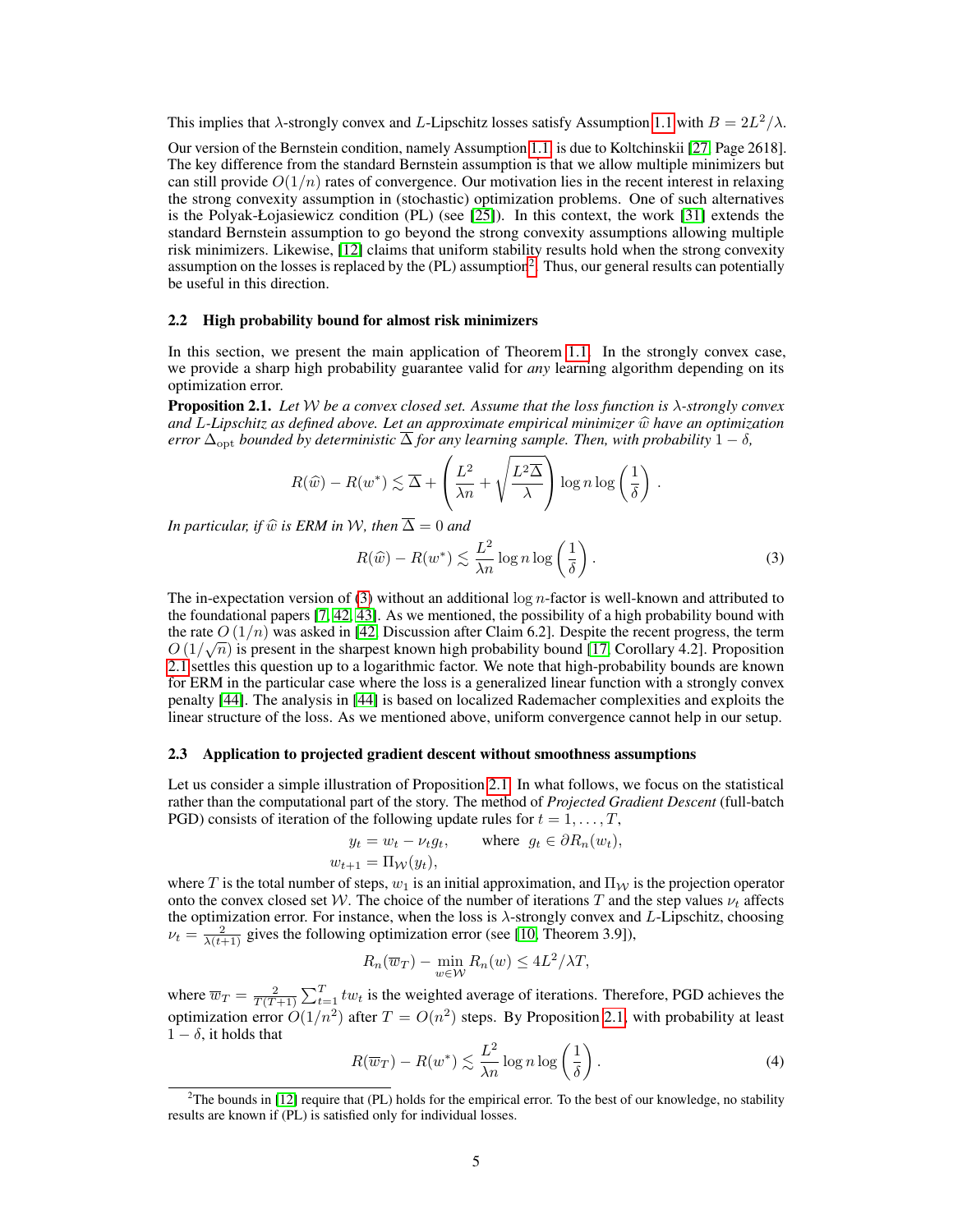This is the first high probability  $O(\log n/n)$  excess risk bound for non-smooth PGD. Our techniques do not give an answer to the question whether a smaller number of iterations is sufficient in the non-smooth case. Recent results suggest that full-batch PGD can indeed require significantly more steps than Stochastic Gradient Descent [\[1\]](#page-10-23). However, the authors only consider convex objectives that correspond to slow convergence rates  $O(1/\sqrt{n})$ .

We note that stability of PGD can be analyzed regardless of the optimization error. Indeed, the derivations of Hardt, Recht, and Singer [\[20,](#page-10-6) Section 3.4] (see also [\[17,](#page-10-10) Section 4.1.2]) imply that if the loss is  $\beta$ -smooth in addition to strong convexity and the Lipschitz property, that is,

$$
\|\nabla_w \ell(x, w_1) - \nabla_w \ell(x, w_2)\| \le \beta \|w_1 - w_2\|, \quad \text{for all } w_1, w_2 \in \mathcal{W},
$$

then PGD with the constant step size  $\nu = 1/\beta$  is  $2L^2/(\lambda n)$ -uniformly stable for any number of steps. In addition, the optimization error of the final iterate satisfies [\[10,](#page-10-22) Theorem 3.10],

$$
R_n(w_T) - \min_{w \in \mathcal{W}} R_n(w) \lesssim \frac{\beta L^2}{\lambda^2} \exp(-\lambda T/\beta).
$$

As a result, the smoothness assumption implies the same (previously unknown) high probability excess risk bound [\(4\)](#page-4-4) after only  $T = O(\log n)$  steps.

## 3 Proofs

Throughout the proofs, we rely on the  $L_p$  norm. Denote the  $L_p$ -norm of a random variable Z as  $||Z||_p = (E|Z|^p)^{1/p}$ . A moment bound can be translated into a high-probability bound as follows (see,  $||Z||_p = (||Z||^2)^{1/2}$ . A moment bound can be translated into a high-probability bound as follows (see, e.g., [\[9,](#page-10-11) Section 2]). Assume that for some  $a, b > 0$  and all  $p \ge 2$ , it holds that  $||Z||_p \le a\sqrt{p} + bp$ . Then, there is an absolute constant  $C > 0$  such that for any  $\delta \in (0, 1)$ , with probability at least  $1 - \delta$ , it holds that

$$
|Z| \le C \left( a \sqrt{\log \left( 1/\delta \right)} + b \log \left( 1/\delta \right) \right). \tag{5}
$$

<span id="page-5-3"></span>As we mentioned, generalization bounds of form  $(1)$  cannot provide excess risk bounds with the rate better than  $O(1/\sqrt{n})$ . The following lemma separates the sampling term from the generalization error.

<span id="page-5-0"></span>**Lemma 3.1.** Let  $w_n = w_n(X_1, \ldots, X_n)$  be a  $\gamma$ -stable algorithm and let  $w'_n = w_n(X'_1, \ldots, X'_n)$ *be its independent copy. Then, for any*  $p \geq 2$ *,* 

$$
\left\| R_n(w_n) - R(w_n) - \frac{1}{n} \sum_{i=1}^n \mathbb{E}[\ell(X_i, w'_n) | X_i] + \mathbb{E}R(w_n) \right\|_p \lesssim \gamma p \log n.
$$

Such decomposition is possible due to the following extension of the bounded differences inequality by Bousquet, Klochkov, and Zhivotovskiy [\[9,](#page-10-11) Theorem 4].

**Theorem.** Assume that  $X_1, \ldots, X_n$  are independent variables and the functions  $g_i: \mathcal{X}^n \to \mathbb{R}$ *satisfy the following properties for*  $i = 1, \ldots, n$ ,

- $\mathbb{E}_{X_i} g_i(X_1, \ldots, X_n) = 0$  *almost surely*;
- $g_i$  has the bounded differences property with respect to all but the *i*-th variable: for all  $j \neq i$  $\text{and } x_1, \ldots, x_n, x'_j, \text{ we have } |g_i(x_1, \ldots, x_n) - g_i(x_1, \ldots, x_{j-1}, x'_j, x_{j+1}, \ldots, x_n)| \leq \beta;$
- $|\mathbb{E}[g_i(X_1,\ldots,X_n)|\ X_i]| \leq K$  almost surely.

*Then, the following moment bounds hold for all*  $p \geq 2$ *,* 

<span id="page-5-2"></span><span id="page-5-1"></span>
$$
\left\| \sum_{i=1}^{n} g_i \right\|_p \le 12\sqrt{2}\beta pn \log n + 4K\sqrt{pn} \,. \tag{6}
$$

In addition, we will use the following version of the Bernstein inequality [\[6,](#page-10-24) Theorem 15.11]: if  $X_1, \ldots, X_n$  are zero mean, independent and bounded  $|X_i| \leq M$  almost surely, then

$$
||X_1 + \dots + X_n||_p \le 6\sqrt{\left(\sum_{i=1}^n \mathbb{E}X_i^2\right)p} + 4pM, \qquad \forall p \ge 2. \tag{7}
$$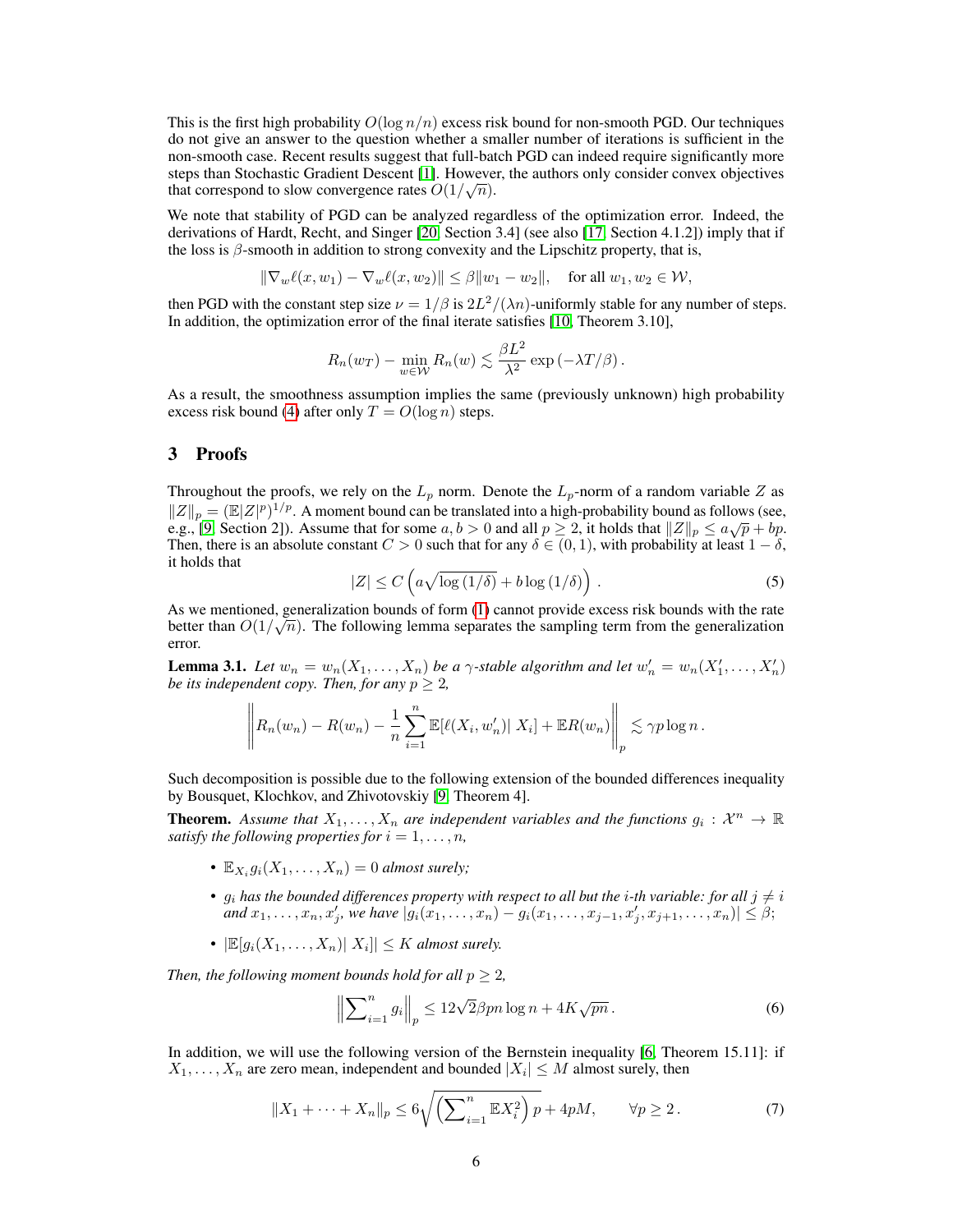Our last tool is the concentration inequality for non-negative *weakly self-bounded* functions. Assume that  $a, b \ge 0$ . We say that the function  $f: \mathcal{X}^n \to [0, +\infty)$  if  $(a, b)$ -weakly self-bounded if there exist functions  $f_i: \mathcal{X}^{n-1} \to [0,+\infty)$  that satisfy for all  $x \in \mathcal{X}^n$ ,

<span id="page-6-0"></span>
$$
\sum_{i=1}^{n} (f(x) - f_i(x))^2 \le af(x) + b.
$$

The following concentration inequality is a lower tail version of [\[6,](#page-10-24) Theorem 6.19], which is originally due to Maurer [\[35\]](#page-11-24). The difference is that in their result it is assumed that  $f_i(x) \leq f(x)$  for any  $x \in \mathcal{X}^n$ . The proof of the version below is standard, and we reproduce it below for the sake of completeness. Since we consider the lower tail, we remove the term  $at$  present in [\[6,](#page-10-24) Theorem 6.19].

<span id="page-6-1"></span>**Proposition 3.1.** *Suppose that*  $X_1, \ldots, X_n$  *are independent random variables and the function*  $f: \overline{X^n} \to [0, +\infty)$  is  $(a, b)$ -weakly self-bounded, and the corresponding functions  $f_i$  satisfy  $f_i(x) \ge f(x)$  *for*  $i = 1, \ldots, n$  *and any*  $x \in \mathcal{X}^n$ *. Then, for any*  $t > 0$ *,* 

$$
\Pr(\mathbb{E}f(X_1,\ldots,X_n)\geq f(X_1,\ldots,X_n)+t)\leq \exp\left(-\frac{t^2}{2a\mathbb{E}f(X_1,\ldots,X_n)+2b}\right).
$$
 (8)

#### 3.1 Proof of Lemma [3.1](#page-5-0)

For  $w_n^{(i)} = w_n(X_1, \ldots, X_{i-1}, X_i', X_{i+1}, \ldots, X_n)$ , where  $X_i'$  is an independent copy of  $X_i$ , consider the functions

$$
g_i(X_1,\ldots,X_n) = \mathbb{E}_{X_i'} \ell(X_i,w_n^{(i)}) - \mathbb{E}_{X_i'} R(w_n^{(i)})\,.
$$

One can immediately verify that these functions satisfy all three properties needed to apply [\(6\)](#page-5-1) with  $\beta = 2\gamma$ . It is standard to check that (see e.g., [\[9,](#page-10-11) Lemma 7])

$$
\left| n(R_n(w_n) - R(w_n)) - \sum_{i=1}^n g_i \right| \leq 2\gamma n \, .
$$

Let us consider for  $i = 1, \ldots, n$ , the functions  $h_i(X_1, \ldots, X_n) = g_i - \mathbb{E}[g_i | X_i]$ , where the functions  $h_i$  preserve the stability property (up to a factor of 2). Observe that  $\mathbb{E}[h_i | X_i] = 0$  almost surely, which implies  $K = 0$ . Therefore, applying [\(6\)](#page-5-1) to the functions  $h_i$ , we have that for any  $p \geq 2$ ,

$$
\left\|\sum_{i=1}^n g_i - \mathbb{E}[g_i|X_i]\right\|_p \leq 48\sqrt{2}\gamma pn \log n.
$$

Notice that  $\mathbb{E}[g_i | X_i] = \mathbb{E}[\ell(X_i, w'_n) | X_i] - \mathbb{E}[R(w'_n)]$ . Our result follows.

#### 3.2 Proof of Theorem [1.1](#page-2-0)

The proof starts with a standard decomposition that turns the generalization bound into an excess risk bound. Denote  $R^* = \inf_{w \in \mathcal{W}} R(w)$ . We have for any  $w^* \in \text{Argmin}_{w \in \mathcal{W}} R(w)$ ,

$$
R(w_n) - R^* = R(w_n) - R_n(w_n) + R_n(w_n) - R_n(w^*) + R_n(w^*) - R^*
$$
  
\n
$$
\leq \Delta_{\text{opt}} - (R_n(w_n) - R(w_n)) + R_n(w^*) - R^*.
$$

Here, the expression  $R_n(w_n) - R(w_n)$  stands for the generalization error and is typically of order  $1/\sqrt{n}$ . To avoid this, we use the decomposition of Lemma [3.1,](#page-5-0)

$$
R_n(w_n) - R(w_n) = \xi + \frac{1}{n} \sum_{i=1}^n \mathbb{E}' \ell(X_i, w'_n) - \mathbb{E} R(w_n),
$$

where  $\|\xi\|_p \lesssim \gamma p \log n$  for any  $p \geq 2$  and  $w'_n$  is an independent copy of  $w_n$ . We write  $\mathbb{E}'$  to denote the expectation with respect to this independent copy. We now need to pair the remainder term with  $R_n(w^*) - R(w^*)$  to achieve the  $O(1/n)$  rate. Since  $\mathbb{E}R(w_n) = \mathbb{E}'R(w'_n)$ , then for any  $w^* \in \text{Argmin}_{w \in \mathcal{W}} R(w)$ , it holds that

$$
R(w_n) - R^* \leq \Delta_{\text{opt}} - \xi - \frac{1}{n} \sum_{i=1}^n \left( \mathbb{E}'\ell(X_i, w_n') - \ell(X_i, w^*) \right) + \mathbb{E}'R(w_n') - R^*.
$$

Since we are free to choose any  $w^*$ , let us take the one corresponding to  $w'_n$  in Assumption [1.1.](#page-1-1) Notice that neither  $R(w_n)$ ,  $\xi$  nor  $\Delta_{\text{opt}}$  depend on this choice. In other words,  $w' \in \text{Argmin}_{w \in \mathcal{W}} R(w)$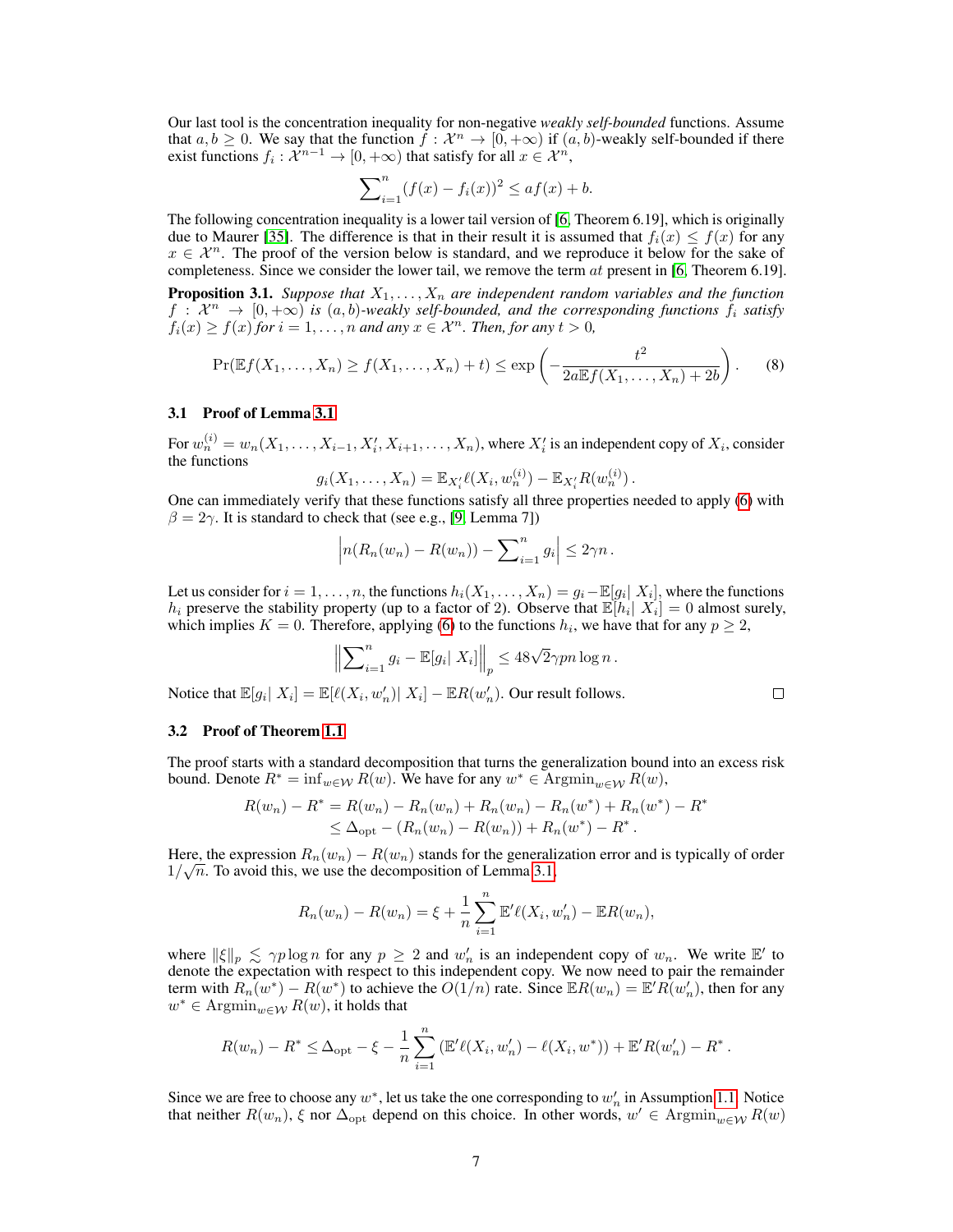is a random vector induced by  $w'_n$ , where we write  $w'$  instead of  $w^*$  to point out this dependence. Therefore, we rewrite our last display as follows

$$
R(w_n) - R^* \leq \Delta_{\text{opt}} - \xi - \frac{1}{n} \sum_{i=1}^n \left( \mathbb{E}' \ell(X_i, w'_n) - \ell(X_i, w') \right) + \mathbb{E}' R(w'_n) - R^*
$$

Notice that here the only terms that depend on  $w'_n$  are  $\ell(X_i, w')$ . Taking the expectation  $\mathbb{E}'$  of both sides of this inequality, we obtain

$$
R(w_n) - R^* \le \Delta_{\text{opt}} - \xi - \frac{1}{n} \sum_{i=1}^n \mathbb{E}' \left[ \ell(X_i, w'_n) - \ell(X_i, w') \right] + \mathbb{E}' R(w'_n) - R^* \,. \tag{9}
$$

<span id="page-7-3"></span><span id="page-7-0"></span>.

<span id="page-7-1"></span>.

Here,  $\mathbb{E} \mathbb{E}' \ell(X_i, w') = \mathbb{E}' \mathbb{E} [\ell(X_i, w')] \mid w'_n] = \mathbb{E}' R(w') = R^*$ , and as we have already noticed,  $\mathbb{E} \mathbb{E}' \ell(X_i, w_n) = \mathbb{E}' R(w_n)$ . Moreover, by the Bernstein condition and Jensen's inequality,

$$
\mathbb{E} (\mathbb{E}'[\ell(X_i, w'_n) - \ell(X_i, w')] )^2 \leq \mathbb{E}' \mathbb{E} (\ell(X_i, w'_n) - \ell(X_i, w'))^2
$$
  
=  $\mathbb{E}' \mathbb{E} [(\ell(X_i, w'_n) - \ell(X_i, w'))^2 |w'_n]$   
 $\leq B(\mathbb{E}' R(w'_n) - R^*).$ 

Having this variance bound, we are ready to apply the moment Bernstein inequality [\(7\)](#page-5-2) to the sum of independent random variables  $\mathbb{E}'[\ell(X_i, w'_n) - \ell(X_i, w')]$ . Since  $\mathbb{E}'R(w'_n) - R^*$  is exactly the expectation of each of these summands, we have for all  $p \geq 2$ ,

$$
\left\| \frac{1}{n} \sum_{i=1}^{n} \mathbb{E}' \left[ \ell(X_i, w'_n) - \ell(X_i, w') \right] - \mathbb{E}' R(w'_n) + R^* \right\|_p \lesssim \sqrt{B(\mathbb{E} R(w_n) - R^*) \frac{p}{n}} + \frac{pM}{n}.
$$
 (10)

Plugging this into [\(9\)](#page-7-0), we obtain for each  $p \geq 2$  and some absolute constant  $C > 0$ ,

$$
||R(w_n) - R^* - \Delta_{\text{opt}}||_p \le C \left(\gamma p \log n + \sqrt{B(\mathbb{E}R(w_n) - R^*)\frac{p}{n}} + \frac{pM}{n}\right)
$$
  

$$
\le \eta(\mathbb{E}R(w_n) - R^*) + C \left(\gamma p \log n + \left(\frac{B}{\eta} + M\right)\frac{p}{n}\right), \quad (11)
$$

where the second inequality holds since for any  $a, b, \eta > 0$ , it holds that  $\sqrt{ab} \leq \eta a + b/\eta$ .

Finally, we need an upper bound on  $\mathbb{E}R(w_n) - R^*$ . Taking  $p = 2$  in [\(11\)](#page-7-1) and using the Cauchy-Schwarz inequality, we have

$$
\mathbb{E}R(w_n) - R^* - \mathbb{E}\Delta_{\text{opt}} \le ||R(w_n) - R^* - \Delta_{\text{opt}}||_2
$$
  
\n
$$
\le \eta(\mathbb{E}R(w_n) - R^*) + C(2\gamma \log n + 2(B/\eta + M)/n).
$$

Subtracting  $\eta(\mathbb{E}R(w_n) - R^*)$  from both sides and dividing by  $1 - \eta$ , we obtain

$$
\mathbb{E}R(w_n) - R^* \le \frac{1}{1-\eta} \mathbb{E}\Delta_{\text{opt}} + \frac{C}{1-\eta} \left(\gamma \log n + \left(\frac{B}{\eta} + M\right) \frac{1}{n}\right)
$$

Plugging this bound back into [\(11\)](#page-7-1), assuming that  $\eta < 1/2$ , and translating the moment bound into the high-probability bound through [\(5\)](#page-5-3), we obtain that, with probability at least  $1 - \delta$ ,

$$
R(w_n) - R^* \le \Delta_{\text{opt}} + C' \left( \frac{\eta}{1 - \eta} \mathbb{E} \Delta_{\text{opt}} + \gamma \log n \log \left( \frac{1}{\delta} \right) + \left( \frac{B}{\eta} + M \right) \frac{\log(1/\delta)}{n} \right),
$$

where  $C' > 0$  is an absolute constant. By replacing  $\eta$  by  $\frac{\eta}{\max\{C', 2\}(1+\eta)}$ , we finish the proof.  $\Box$ 

## 3.3 Proof of Theorem [1.2](#page-2-1)

We will show that under the conditions of the theorem, the following variance bound holds. For any  $\delta \in (0, 1)$ , we have, with probability at least  $1 - \delta$ ,

<span id="page-7-2"></span>
$$
R(w_n) - R_n(w_n) \lesssim \gamma \log n \log \left(\frac{1}{\delta}\right) + \sqrt{\frac{MR(w_n)}{n} \log \left(\frac{1}{\delta}\right)} + \frac{M}{n} \log \left(\frac{1}{\delta}\right). \tag{12}
$$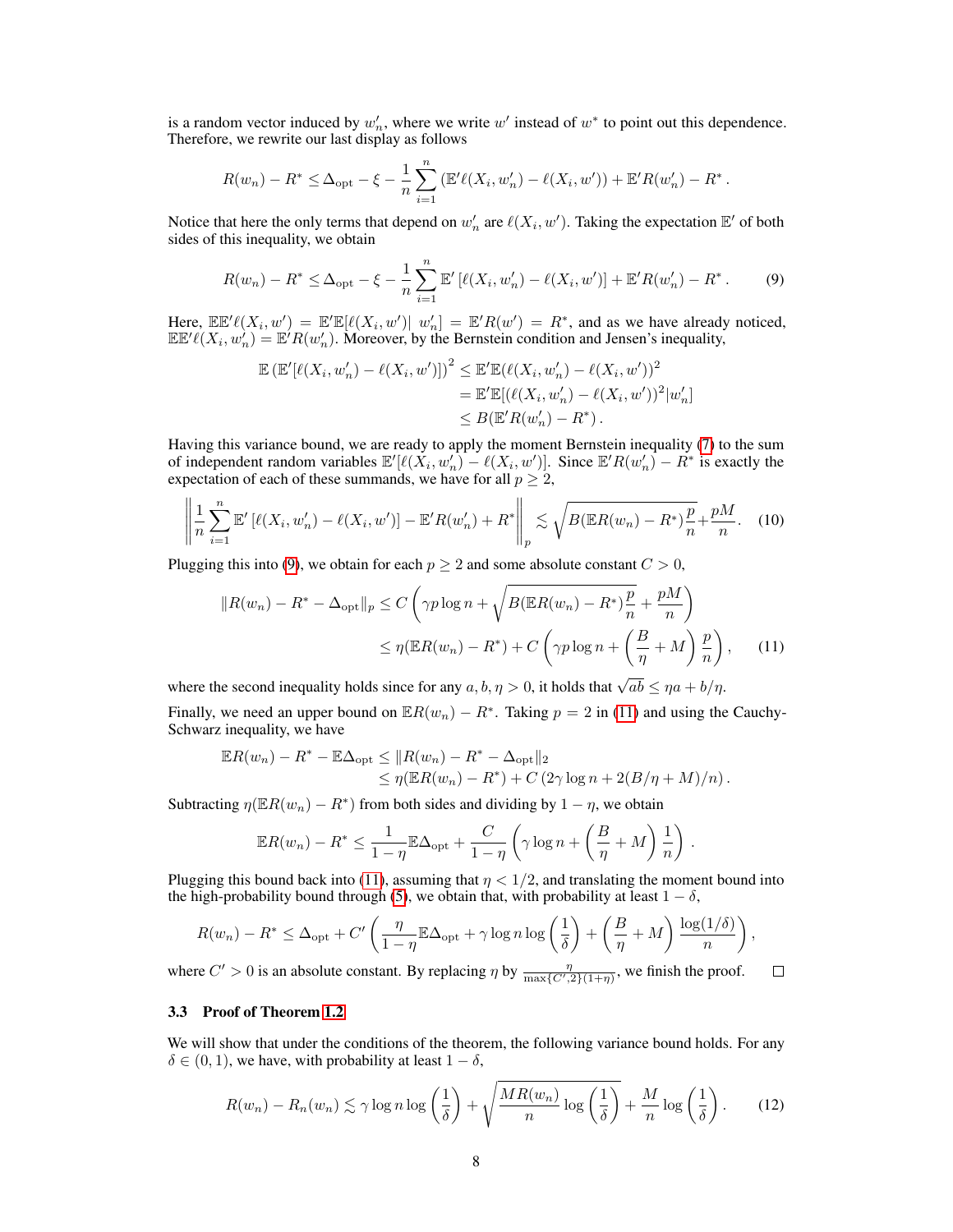The statement of the theorem follows immediately by applying the inequality  $\sqrt{ab} \le \eta a + b/\eta$  to the middle term of the right-hand side and choosing the appropriate value of  $\eta$ .

The proof of [\(12\)](#page-7-2) repeats the arguments of Theorem [1.1](#page-2-0) with several important changes listed below. As in the proof of Theorem [1.1,](#page-2-0) we use the generalization bound of Lemma [3.1,](#page-5-0) and then apply the Bernstein inequality to the correcting term. Converting the moment bound into a high probability bound by [\(5\)](#page-5-3), we have, with probability  $1 - \delta/2$ ,

$$
R(w_n) - R_n(w_n) \lesssim \gamma \log n \log \left(\frac{1}{\delta}\right) + \sqrt{\frac{\mathbb{E}(\ell(X', w_n))^2}{n} \log \left(\frac{1}{\delta}\right)} + \frac{M}{n} \log \left(\frac{1}{\delta}\right),\tag{13}
$$

where we used that the variance of  $\mathbb{E}[\ell(X, w'_n) | X]$  is bounded by  $\mathbb{E}(\ell(X', w_n))^2$  due to Jensen's inequality.

Our goal is to replace the non-random term  $\mathbb{E}(\ell(X', w_n))^2$  with its empirical version  $\mathbb{E}'(\ell(X', w_n))^2$ , where slightly abusing the notation,  $E'$  denotes the integration only with respect to the independent copy  $X'$ . Unfortunately, a naive application of the bounded difference inequality leads to a suboptimal bound in our case. Instead, we use second order concentration through the weakly self-bounding property. Set

<span id="page-8-0"></span>
$$
f = f(x_1,...,x_n) = \mathbb{E}'(\ell(X', w_n(x_1,...,x_n)))^2
$$

and  $f_i = \sup_{x_i \in \mathcal{X}} f(x_1, \ldots, x_n)$ , so that  $f_i \geq f$  for all  $i = 1, \ldots, n$ . We show that f is  $(8n\gamma^2, 2n\gamma^4)$ -weakly self-bounded. By the uniform stability and Jensen's inequality, we have

$$
\sum_{i=1}^{n} (f - f_i)^2 \le \sum_{i=1}^{n} (\mathbb{E}'(\ell(X', w_n))^2 - \sup_{x_i \in \mathcal{X}} \mathbb{E}'(\ell(X', w_n))^2)^2
$$
  

$$
\le n\gamma^2 (2\mathbb{E}'\ell(X', w_n) + \gamma)^2
$$
  

$$
\le 8n\gamma^2 f + 2n\gamma^4.
$$

Therefore, by the concentration inequality [\(8\)](#page-6-0) we have that, with probability  $1 - \delta/2$ ,

$$
\mathbb{E}(\ell(X', w_n))^2 - \mathbb{E}'(\ell(X', w_n))^2 \lesssim \sqrt{(n\gamma^2 \mathbb{E}(\ell(X', w_n))^2 + n\gamma^4) \log(1/\delta)}.
$$

Using  $\sqrt{ab} \le a + b$  for all  $a, b \ge 0$  and  $\mathbb{E}'(\ell(X', w_n))^2 \le MR(w_n)$ , we obtain on the same event

$$
\mathbb{E}(\ell(X', w_n))^2 - 2MR(w_n) \lesssim n\gamma^2 \log(1/\delta).
$$

Plugging this bound into [\(13\)](#page-8-0) and using the union bound, we obtain [\(12\)](#page-7-2). Hence, the theorem follows.  $\Box$ 

## 3.4 Proof of Proposition [2.1](#page-4-1)

We first check the uniform stability of  $\hat{w}$ . For this we need to prove that for any  $x \in \mathcal{X}$ ,

$$
|\ell(x,\widehat{w}) - \ell(x,\widehat{w}^{(i)})| \le 4L^2/(\lambda n) + \sqrt{8L^2\Delta/\lambda},
$$

where  $\hat{w} = \hat{w}(x_1, \ldots, x_n)$  and  $\hat{w}^{(i)} = \hat{w}(x_1, \ldots, x_{i-1}, x_i', x_{i+1}, \ldots, x_n)$ . Let also  $\tilde{w}$  be the mini-<br>mizer of  $P$ , which denotes the empirical risk on the sample  $x_i \in \mathbb{R}$  and  $\tilde{w}^{(i)}$  is the minimize mizer of  $R_n$ , which denotes the empirical risk on the sample  $x_1, \ldots, x_n$ , and  $\widetilde{w}^{(i)}$  is the minimizer of  $R_n^{(i)}$ , which denotes the empirical risk on the sample  $x_1, \ldots, x_i', \ldots, x_n$ . Then, by [\[42,](#page-11-11) Claim 6.1],

for any 
$$
x \in \mathcal{X}
$$
,  $|\ell(x, \widetilde{w}) - \ell(x, \widetilde{w}^{(i)})| \leq 4L^2/(\lambda n)$ .

On the other hand, since  $R_n$  is  $\lambda$ -strongly convex,

$$
(\lambda/2)||\widehat{w}-\widetilde{w}||^2 \leq R_n(\widehat{w})-R_n(\widetilde{w}) \leq \overline{\Delta},
$$

which implies  $\|\widehat{w} - \widetilde{w}\| \le \sqrt{2\Delta}/\lambda$ . A similar relation holds between  $\widehat{w}^{(i)}$  and  $\widetilde{w}^{(i)}$ . Using the L-Lipschitz property, we conclude that for all  $x$ ,

$$
|\ell(x,\widehat{w}) - \ell(x,\widehat{w}^{(i)})| \leq |\ell(x,\widetilde{w}) - \ell(x,\widetilde{w}^{(i)})| + |\ell(x,\widetilde{w}^{(i)}) - \ell(x,\widehat{w}^{(i)})| + |\ell(x,\widehat{w}) - \ell(x,\widetilde{w})|
$$
  

$$
\leq 4L^2/(\lambda n) + \sqrt{8L^2\Delta/\lambda}.
$$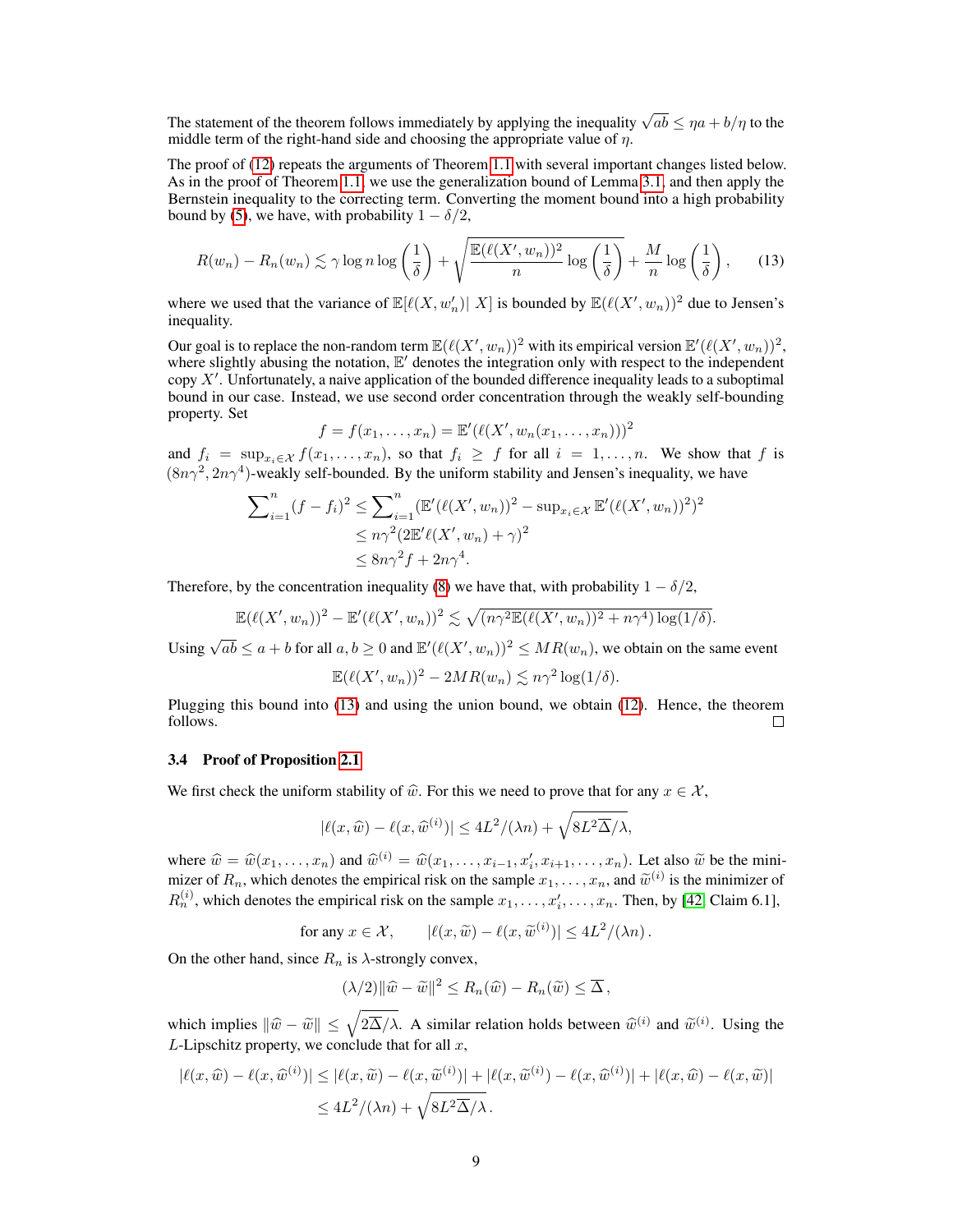Since  $\hat{w}$  is stable, we apply Theorem [1.1.](#page-2-0) It is only left to check that the loss is bounded. This follows from the fact that it is both L-Lipschitz and  $\lambda$ -strongly convex at the same time. Indeed, we have for any  $w \in \mathcal{W}$  and  $w^* = \operatorname{argmin}_{w \in \mathcal{W}} R(w)$ , that

$$
(\lambda/2)||w - w^*||^2 \le R(w) - R(w^*) \le L||w - w^*||,
$$

so that the convex set W is bounded and contained in the ball  $\{w : ||w - w^*|| \le 2L/\lambda\}$ . Using again the Lipschitz property of  $\ell(x, \cdot)$  we conclude that for any  $x \in \mathcal{X}, w \in \mathcal{W}$ ,

$$
|\ell(x, w) - \ell(x, w^*)| \le 2L^2/\lambda.
$$

Although the conditions of Theorem [1.1](#page-2-0) require a uniform bound  $\ell(\cdot, \cdot) \leq M$ , it only enters in the proof in [\(10\)](#page-7-3), where we apply the Bernstein inequality [\(7\)](#page-5-2) to the sum of independent random variables  $\mathbb{E}[\ell(X_i, w'_n) - \ell(X_i, w^*)] \cdot X_i]$ . Therefore, the inequality still holds with  $2L^2/\lambda$  in place of M. The rest of the proof of Theorem [1.1](#page-2-0) provides us with the required bound. П

#### 3.5 Proof of Proposition [3.1](#page-6-1)

Since the result is not presented in the literature in the form we need, we reproduce the standard argument. Let  $Z = f(X_1, \ldots, X_n)$ ,  $Z_i = f_i(X_1, \ldots, X_{i-1}, X_{i+1}, \ldots, X_n)$  are such that  $Z \le Z_i$ almost surely, and the weakly self-bounding property holds, that is,  $\sum_{i=1}^{n} (Z_i - Z)^2 \le aZ + b$ . Let us first apply a modified logarithmic Sobolev inequality [\[6,](#page-10-24) Theorem 6.6]. We have

$$
\lambda \mathbb{E}[Ze^{\lambda Z}] - \mathbb{E}[e^{\lambda Z}] \log \mathbb{E}[e^{\lambda Z}] \le \mathbb{E}\left(e^{\lambda Z} \sum_{i=1}^{n} \phi(-\lambda (Z - Z_i))\right)
$$

,

 $\Box$ 

where  $\phi(x) = e^x - x - 1$ . Since for  $x \ge 0$ ,  $\phi(-x) \le x^2/2$  and  $Z - Z_i \le 0$  for all  $i = 1, \ldots, n$ , we have for any  $\lambda \leq 0$ ,

$$
\lambda \mathbb{E}[Ze^{\lambda Z}] - \mathbb{E}[e^{\lambda Z}] \log \mathbb{E}[e^{\lambda Z}] \le \frac{\lambda^2}{2} \mathbb{E}\left(e^{\lambda Z} \sum_{i=1}^n (Z - Z_i)^2\right) \le \frac{\lambda^2}{2} (a \mathbb{E}[Ze^{\lambda Z}] + b \mathbb{E}[e^{\lambda Z}]).
$$

Define  $G(\lambda) = \log \mathbb{E}[e^{\lambda Z}]$ , so that  $G'(\lambda) = \mathbb{E}[Ze^{\lambda Z}]/\mathbb{E}[e^{\lambda Z}]$ . Dividing both sides of the last display by  $\mathbb{E}[e^{\lambda Z}]$ , we obtain

$$
\lambda G'(\lambda) - G(\lambda) \le \frac{\lambda^2}{2} (aG'(\lambda) + b), \qquad \lambda \le 0.
$$

For  $\lambda < 0$ , we have

$$
\left(\left(\frac{1}{\lambda}-\frac{a}{2}\right)G(\lambda)\right)'=\left(\frac{1}{\lambda}-\frac{a}{2}\right)G'(\lambda)-\frac{G(\lambda)}{\lambda^2}\leq \frac{b}{2}.
$$

Finally, we integrate this inequality. Observe that  $G(0) = 0$  and we also have  $G'(0) = \mathbb{E}Z$ . Hence, as  $\lambda \to -0$ , by Taylor's theorem  $(1/\lambda - a/2)G(\lambda) = (1/\lambda - a/2)(\lambda \mathbb{E} Z + o(\lambda)) = \mathbb{E} Z + o(1)$ . Integrating the last display over the interval  $[\lambda, 0]$ , we obtain

$$
\mathbb{E}Z - \left(\frac{1}{\lambda} - \frac{a}{2}\right)G(\lambda) \leq (-\lambda)\frac{b}{2}.
$$

After some rearrangements this leads to the following inequality (recall that  $\lambda < 0$ ),

$$
\log \mathbb{E}[e^{\lambda(Z - \mathbb{E}Z)}] = G(\lambda) - \lambda \mathbb{E}Z \le \frac{\lambda^2(a \mathbb{E}Z + b)}{2(1 - \lambda a/2)} \le \frac{\lambda^2}{2}(a \mathbb{E}Z + b).
$$

It remains to use the Markov inequality (recall again that  $\lambda < 0$ ) to show that

$$
\mathbb{P}(Z < \mathbb{E}Z - t) = \mathbb{P}\left(\lambda(Z - \mathbb{E}Z) > -\lambda t\right) = \mathbb{P}\left(e^{\lambda(Z - \mathbb{E}Z + t)} > 1\right) \le \exp\left(t\lambda + \frac{\lambda^2}{2}(a\mathbb{E}Z + b)\right).
$$

The latter exponent is minimized by  $\lambda = -t/(a\mathbb{E}Z + b) < 0$  implying the statement.

Acknowledgments. We thank Jaouad Mourtada for his comment on the follow-the-leader strategy and for providing several important references. We also thank Tomas Vaškevičius for valuable feedback. Nikita Zhivotovskiy is funded in part by ETH Foundations of Data Science (ETH-FDS).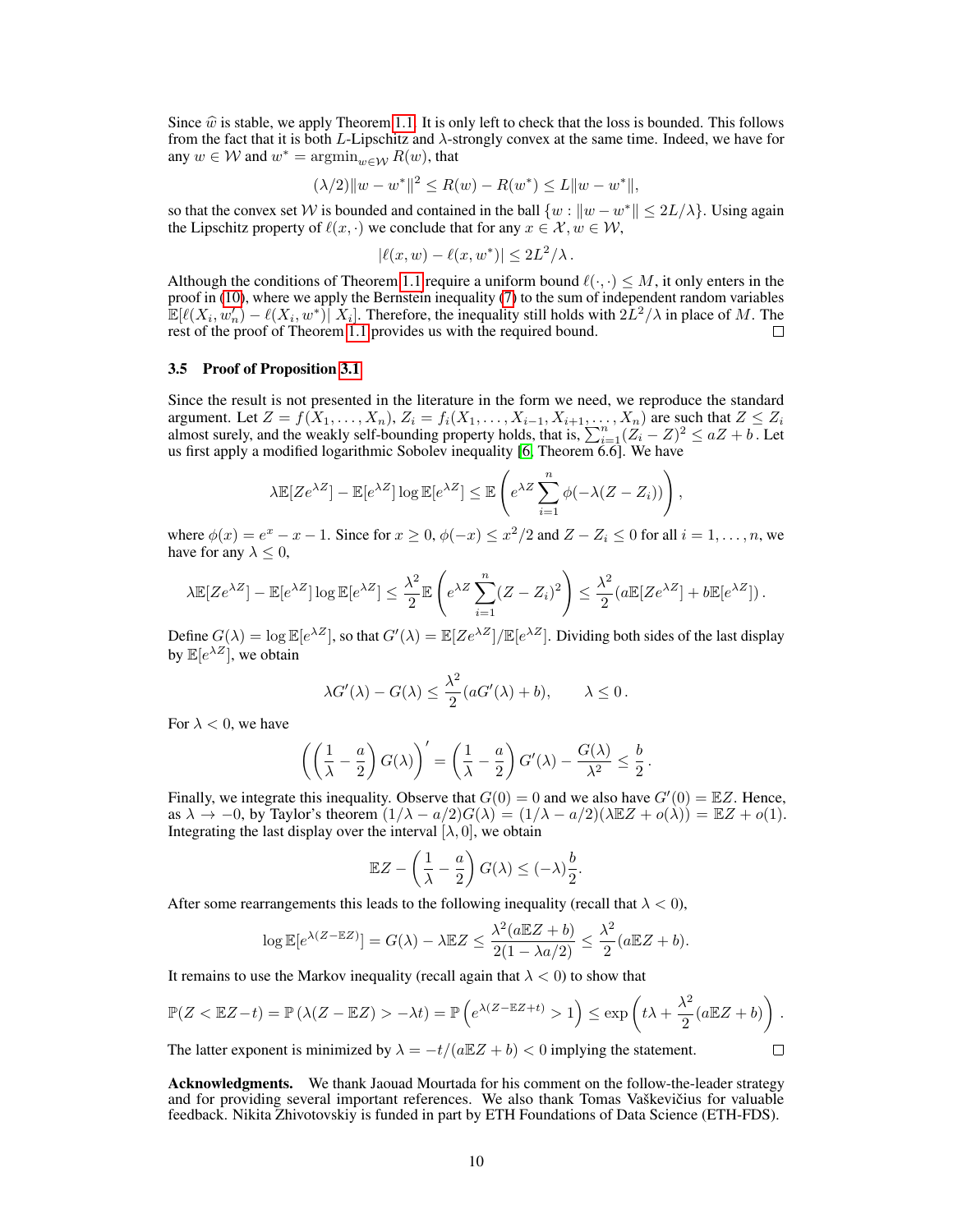# **References**

- <span id="page-10-23"></span>[1] I. Amir, T. Koren, and R. Livni. SGD generalizes better than GD (and regularization doesn't help). *arXiv preprint arXiv:2102.01117*, 2021.
- <span id="page-10-15"></span>[2] F. Bach and E. Moulines. Non-strongly-convex smooth stochastic approximation with convergence rate O(1/n). In *Advances in Neural Information Processing Systems*, volume 26, 2013.
- <span id="page-10-17"></span>[3] P. L. Bartlett, O. Bousquet, and S. Mendelson. Local Rademacher complexities. *The Annals of Statistics*, 33(4):1497–1537, 2005.
- <span id="page-10-18"></span>[4] P. L. Bartlett and S. Mendelson. Empirical minimization. *Probability theory and related fields*, 135(3):311– 334, 2006.
- <span id="page-10-8"></span>[5] R. Bassily, V. Feldman, C. Guzmán, and K. Talwar. Stability of stochastic gradient descent on nonsmooth convex losses. In *Advances in Neural Information Processing Systems*, volume 33, pages 4381–4391, 2020.
- <span id="page-10-24"></span>[6] S. Boucheron, G. Lugosi, and P. Massart. *Concentration Inequalities: A Nonasymptotic Theory of Independence*. Oxford University Press, 2013.
- <span id="page-10-5"></span>[7] O. Bousquet and A. Elisseeff. Stability and generalization. *The Journal of Machine Learning Research*, 2:499–526, 2002.
- <span id="page-10-3"></span>[8] O. Bousquet, S. Hanneke, S. Moran, and N. Zhivotovskiy. Proper learning, Helly number, and an optimal SVM bound. In *Conference on Learning Theory*, volume 125, pages 582–609. PMLR, 2020.
- <span id="page-10-11"></span>[9] O. Bousquet, Y. Klochkov, and N. Zhivotovskiy. Sharper bounds for uniformly stable algorithms. In *Conference on Learning Theory*, pages 610–626. PMLR, 2020.
- <span id="page-10-22"></span>[10] S. Bubeck. Convex Optimization: Algorithms and Complexity. *Found. Trends Mach. Learn.*, 8(3–4):231–357, 2015.
- <span id="page-10-19"></span>[11] N. Cesa-Bianchi and G. Lugosi. *Prediction, Learning, and Games*. Cambridge University Press, 2006.
- <span id="page-10-21"></span>[12] Z. Charles and D. Papailiopoulos. Stability and generalization of learning algorithms that converge to global optima. In *International Conference on Machine Learning*, pages 745–754. PMLR, 2018.
- <span id="page-10-0"></span>[13] L. Devroye and T. Wagner. Distribution-free inequalities for the deleted and holdout error estimates. *IEEE Transactions on Information Theory*, 25(2):202–207, 1979.
- <span id="page-10-1"></span>[14] L. Devroye and T. Wagner. Distribution-free performance bounds for potential function rules. *IEEE Transactions on Information Theory*, 25(5):601–604, 1979.
- <span id="page-10-16"></span>[15] V. Feldman. Generalization of ERM in stochastic convex optimization: The dimension strikes back. In *Advances in Neural Information Processing Systems*, volume 29, 2016.
- <span id="page-10-7"></span>[16] V. Feldman and J. Vondrák. Generalization bounds for uniformly stable algorithms. In *Advances in Neural Information Processing Systems*, volume 31, 2018.
- <span id="page-10-10"></span>[17] V. Feldman and J. Vondrák. High probability generalization bounds for uniformly stable algorithms with nearly optimal rate. In *Conference on Learning Theory and arXiv preprint arXiv:1902.10710*, pages 1270–1279. PMLR, 2019.
- <span id="page-10-9"></span>[18] A. Gonen and S. Shalev-Shwartz. Average stability is invariant to data preconditioning: Implications to exp-concave empirical risk minimization. *The Journal of Machine Learning Research*, 18(1):8245–8257, 2017.
- <span id="page-10-4"></span>[19] S. Hanneke and A. Kontorovich. Stable sample compression schemes: New applications and an optimal SVM margin bound. In *Conference on Algorithmic Learning Theory*, volume 132, pages 697–721. PMLR, 2021.
- <span id="page-10-6"></span>[20] M. Hardt, B. Recht, and Y. Singer. Train faster, generalize better: Stability of stochastic gradient descent. In *International Conference on Machine Learning and arXiv preprint arXiv:1509.01240*, volume 48, pages 1225–1234. PMLR, 2016.
- <span id="page-10-12"></span>[21] N. J. Harvey, C. Liaw, Y. Plan, and S. Randhawa. Tight analyses for non-smooth stochastic gradient descent. In *Conference on Learning Theory*, pages 1579–1613. PMLR, 2019.
- <span id="page-10-2"></span>[22] D. Haussler, N. Littlestone, and M. K. Warmuth. Predicting {0, 1}-functions on randomly drawn points. *Information and Computation*, 115(2):248–292, 1994.
- <span id="page-10-13"></span>[23] E. Hazan, A. Agarwal, and S. Kale. Logarithmic regret algorithms for online convex optimization. *Machine Learning*, 69(2-3):169–192, 2007.
- <span id="page-10-14"></span>[24] S. M. Kakade and A. Tewari. On the generalization ability of online strongly convex programming algorithms. In *Advances in Neural Information Processing Systems*, pages 801–808, 2008.
- <span id="page-10-20"></span>[25] H. Karimi, J. Nutini, and M. Schmidt. Linear convergence of gradient and proximal-gradient methods under the Polyak-Łojasiewicz condition. In *Joint European Conference on Machine Learning and Knowledge Discovery in Databases*, pages 795–811. Springer, 2016.